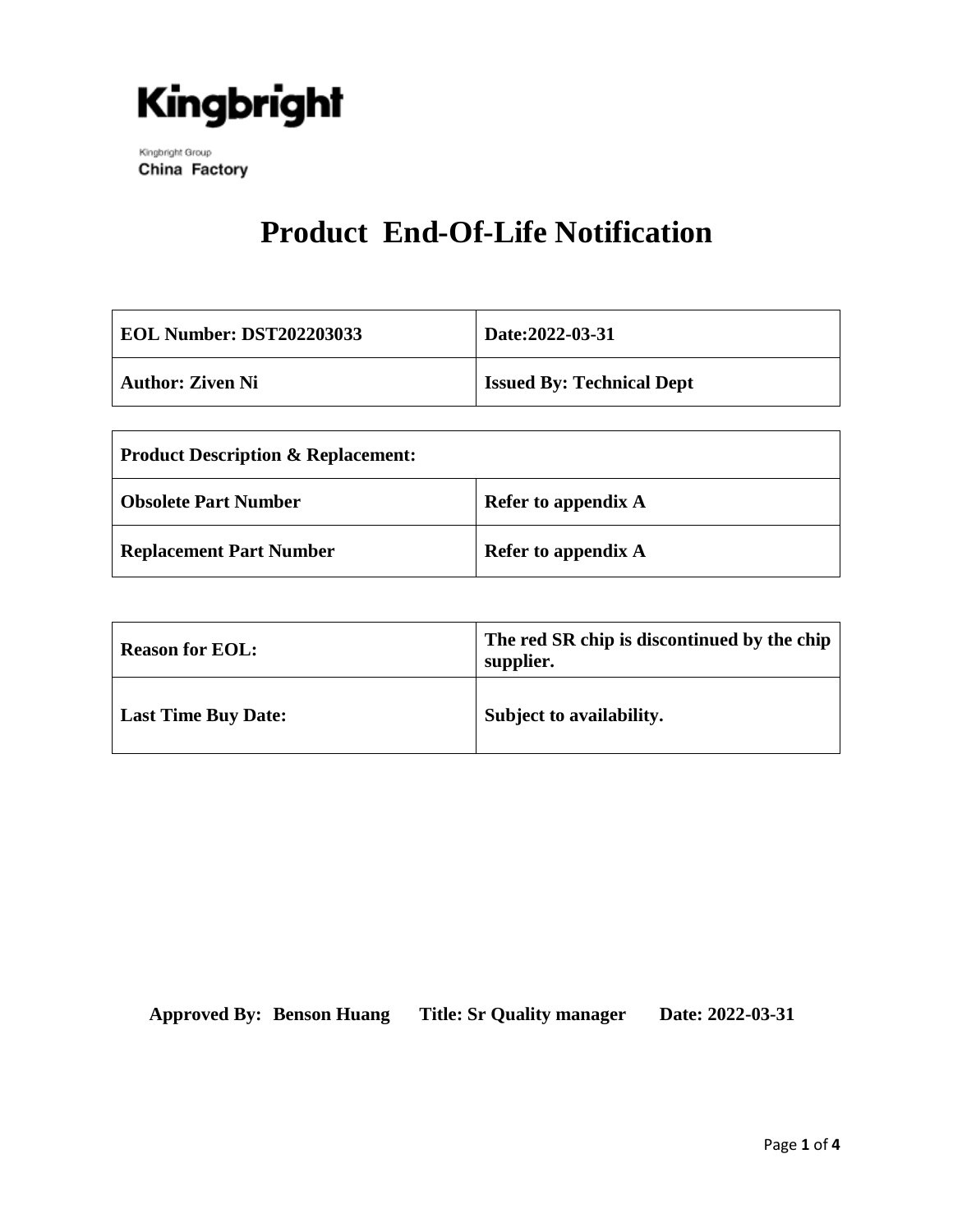

Kingbright Group China Factory

## **Product End-Of-Life Notification**

| Item#          | <b>EOL PN</b>     | <b>Replacement PN</b> |
|----------------|-------------------|-----------------------|
| $\mathbf{1}$   | WP7113SRD14V      | WP7113SURDK14V        |
| $\overline{2}$ | ACDA03-41SRWA-F01 | ACDA03-41SURKWA-F01   |
| $\overline{3}$ | DF3SRD            | DF3SURKD              |
| $\overline{4}$ | PSA05-11SRWA      | PSA05-11SURKWA        |
| 5              | PSA08-11SRWA      | PSA08-11SURKWA        |
| 6              | WP1503SRD         | WP1503SURDK           |
| $\overline{7}$ | WP1384AD/SRD      | WP1384AD/SURDK        |
| 8              | SC56-21SRWA       | SC56-21SURKWA         |
| 9              | DC08-11SRWA       | DC08-11SURKWA         |
| 10             | WP934MD/2SRD      | WP934MD/2SURDK        |
| 11             | SA52-11SRWA       | SA52-11SURKWA         |
| 12             | WP793SRD/E        | WP793SURDK            |
| 13             | ACDC03-41SRWA-F01 | ACDC03-41SURKWA-F01   |
| 14             | WP4060SRD         | WP406A10SURDK         |
| 15             | SC08-21SRWA       | SC08-21SURKWA         |
| 16             | WP1503CB/SRD      | WP1503CB/SURDK        |
| 17             | APL3015SRCPRV-F01 | APL3015SURCK-F01      |
| 18             | WP934EB/2SRD      | WP934EB/2SURDK        |
| 19             | SA36-11SRWA       | SA36-11SURKWA         |
| 20             | SC39-11SRWA       | SC39-11SURKWA         |
| 21             | SC10-21SRWA       | SC10-21SURKWA         |
| 22             | WP7113SRSGW       | WP7113SEKJ3CGKW       |
| 23             | AM2520SRC03       | AM2520SURCK03         |
| 24             | WP710A10SRD/F     | WP710A10SURDK         |
| 25             | KM23SRT           | AM23SURTK-C2          |
| 26             | WP7113SRC/DV      | WP7113SURCK           |
| 27             | DE2SRD            | <b>DE2SURKD</b>       |
| 28             | SA23-12SRWA       | SA23-12SURKWA         |
| 29             | CA56-11SRWA       | CA56-11SURKWA         |
| 30             | SC04-11SRWA       | SC04-11SURKWA         |

#### **Appendix A**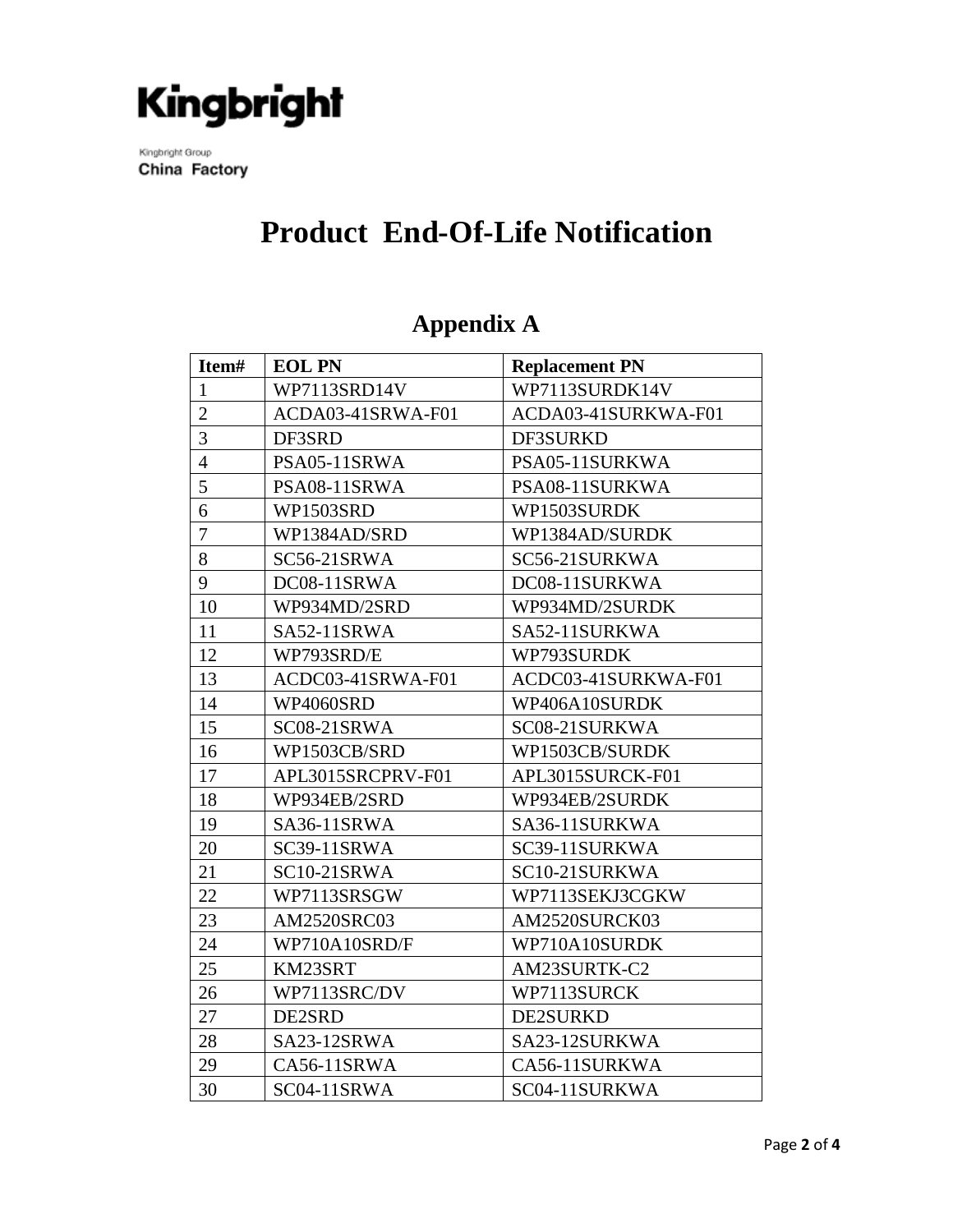# Kingbright

Kingbright Group China Factory

### **Product End-Of-Life Notification**

| Item# | <b>EOL PN</b>     | <b>Replacement PN</b>          |
|-------|-------------------|--------------------------------|
| 31    | WP710A10SRD5V     | WP710A10SURDK5V                |
| 32    | WP424SRDT         | WP424SURDTK                    |
| 33    | WP56BSRD/B        | Contact Kingbright for details |
| 34    | <b>AA4040SRS</b>  | AA4040SURCK                    |
| 35    | SA40-19SRWA       | SA40-19SURKWA                  |
| 36    | WP934CB/SRD       | WP934CB/SURDK                  |
| 37    | ACSC56-41SRWA-F01 | ACSC56-41SURKWA-F01            |
| 38    | WP113SRDT         | WP113SURDKT                    |
| 39    | WP710A10SRD/D     | WP710A10SURDK                  |
| 40    | AM2520SRC09       | AM2520SURCK09                  |
| 41    | WP63SRD           | WP63SURDK                      |
| 42    | SA05-11SRWA       | SA05-11SURKWA                  |
| 43    | WP710A10LSRD      | WP710A10LSURDK                 |
| 44    | DC10SRWA          | DC10SURKWA                     |
| 45    | SA03-11SRWA       | SA03-11SURKWA                  |
| 46    | APA2106SRCPRV     | APA2107SURCK                   |
| 47    | WP7113SRD/E       | WP7113SURDK                    |
| 48    | WP710A10SRD/E     | WP710A10SURDK                  |
| 49    | APT1608SRCPRV     | APT1608SURCK                   |
| 50    | ACSC03-41SRWA-F01 | ACSC03-41SURKWA-F01            |
| 51    | DA56-11SRWA       | DA56-11SURKWA                  |
| 52    | BA56-11SRWA       | BA56-11SURKWA                  |
| 53    | APA3010SRCPRV     | APA3010SURCK-GX                |
| 54    | SC08-11SRWA       | SC08-11SURKWA                  |
| 55    | SA56-11SRWA       | SA56-11SURKWA                  |
| 56    | WP710A10SRC/D     | WP710A10SURCK                  |
| 57    | SA39-11SRWA       | SA39-11SURKWA                  |
| 58    | WP7113SRC/DW      | WP7113SURCK                    |
| 59    | APTR3216SRCPRV    | APTR3216SURCK                  |
| 60    | ACSA04-41SRWA-F01 | ACSA04-41SURKWA-F01            |
| 61    | SA56-21SRWA       | SA56-21SURKWA                  |
| 62    | APT2012SRCPRV     | APT2012SURCK                   |